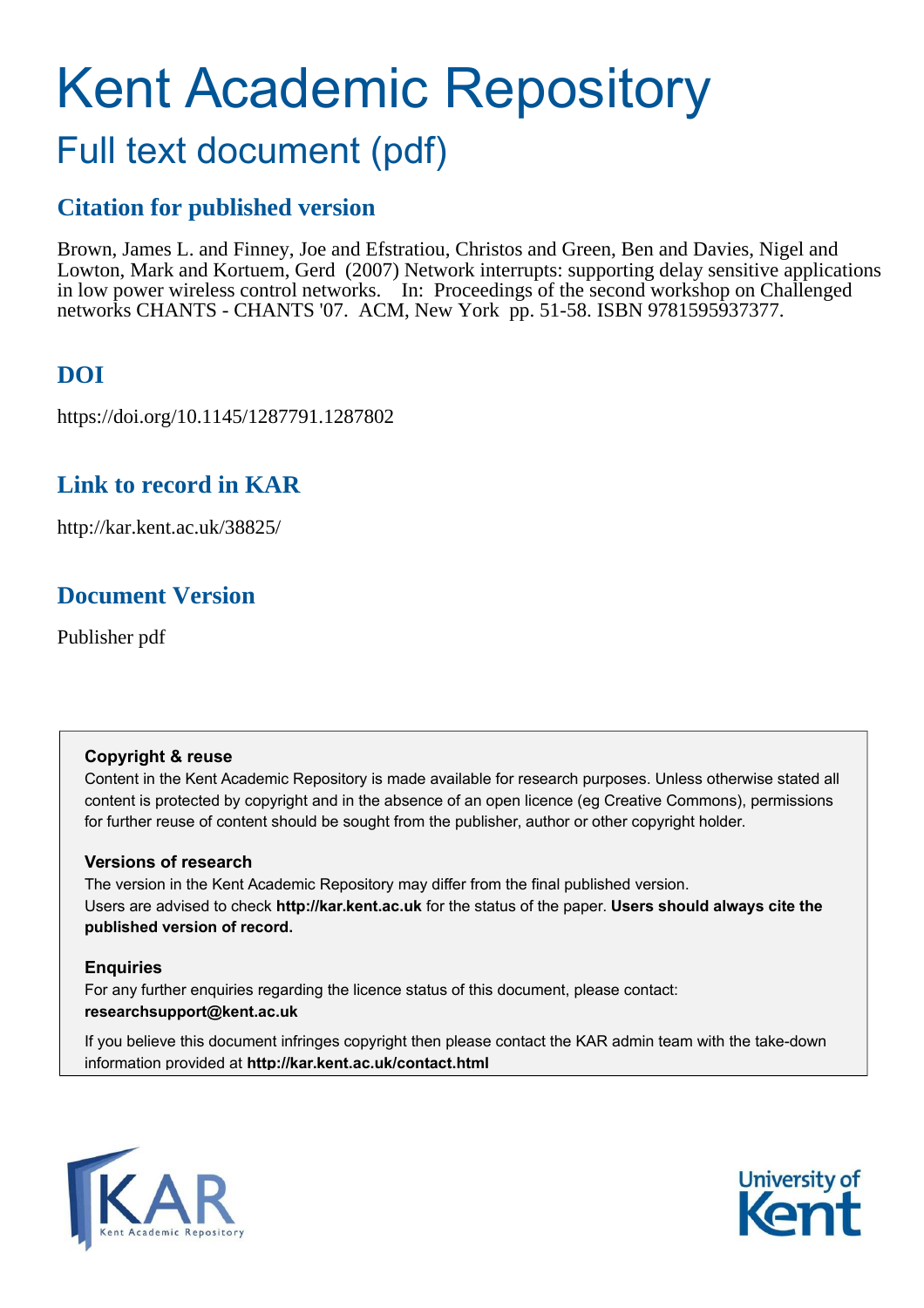## **Network Interrupts: Supporting Delay Sensitive Applications in Low Power Wireless Control Networks**

James Brown, Joe Finney, Christos Efstratiou, Ben Green,

Nigel Davies, Mark Lowton and Gerd Kortuem

Computing Department Lancaster University Lancaster, UK

#### {jb, joe, efstrati, greenb, nigel, lowton, kortuem} @comp.lancs.ac.uk

#### **ABSTRACT**

The importance in maintaining energy efficient communications in low power networks such as sensor and actuator networks is well understood. However, in recent years, a growing number of delay sensitive and interactive applications have been discovered for such networks, that are no longer purely limited to the data gathering model of sensor networks. Providing support application requiring low latency interaction in such environments without negatively affecting energy efficiency remains a challenging problem. This paper outlines the importance of this emerging class of application, discusses problems involved in supporting them in energy challenged environments, proposes a combined hardware and software mechanism based on heterogeneous wireless networking which works toward solving this problem, and goes on to evaluate this mechanism through experimental analysis. The paper concludes with a discussion of the applicability of the mechanism to typical application scenarios.

#### **Categories and Subject Descriptors**

C.2.1 [Network Architecture and Design]: Wireless communication; C.2.2 [Computer Systems Organization]: Computer-Communication Networks– Network Protocols

#### **General Terms**

Measurement, Experimentation.

#### **Keywords**

low power networking, heterogeneous devices, interactive applications, delay sensitive applications

#### **1. INTRODUCTION**

The NEMO project is exploring the use of ubiquitous technologies and embedded wireless systems in industrial workplaces. Industries such as construction and road maintenance are characterized by environments where manual labor is

Permission to make digital or hard copies of all or part of this work for personal or classroom use is granted without fee provided that copies are not made or distributed for profit or commercial advantage and that copies bear this notice and the full citation on the first page. To copy otherwise, or republish, to post on servers or to redistribute to lists, requires prior specific permission and/or a fee.

*CHANTS'07,* September 14, 2007, Montréal, Québec, Canada. Copyright 2007 ACM 978-1-59593-737-7/07/0009...\$5.00.

performed in harsh environments with minimal or no IT support. Our aim is to explore the potential to improve the work practices, management and coordination of activities performed in such industries, by employing embedded wireless technologies. Indeed, we envisage a world where physical work artifacts such as tools, vehicles and workers are augmented with embedded cooperating mobile nodes featuring both sensors and actuators. These nodes can form ad-hoc networks, utilize their sensing capabilities in order to observe the activities performed, and collaboratively offer assistance to the worker crew, when necessary.

One of the primary areas of interest is the development of systems to support health and safety (H&S) in construction and road maintenance sites. Augmented artifacts offer the potential for automated assessment of compliance with H&S regulations and in-situ notifications of the workers when violations occur. The design of such systems is complicated by both the functional requirements of the targeted applications as well as the operational requirements imposed by the industry. Low latency communication is a principal requirement for the implementation of H&S applications over ad-hoc networks. Equally, the adoption of any such system by the industry requires long battery life with minimal maintenance. In this paper we present a communication mechanism that satisfies both these requirements. The mechanism relies on heterogeneous wireless networking, utilizing a combination of ultra low power radios and traditional short range radios. The main contribution of the work lies on our real world implementation of the system, and evaluation and analysis of its performance.

#### **1.1 Motivation**

In collaboration with a major construction company we have been investigating the use of embedded wireless systems to support their field workers. After a series of interviews and field studies, we have identified a number of scenarios where the use of embedded wireless systems would offer significant benefits to both the workers and the company.

#### *1.1.1 Monitoring Hand-Arm Vibrations*

One of the scenarios we have been investigating involves the development of a system to monitor workers' exposure to handarm vibrations (HAV) caused by vibrating tools such as drills and jackhammers. Long-term exposure to HAV can lead to serious health conditions such as "vibration white finger". In order to monitor the workers' exposure to HAV and avoid violation of related H&S regulations, we designed, implemented and field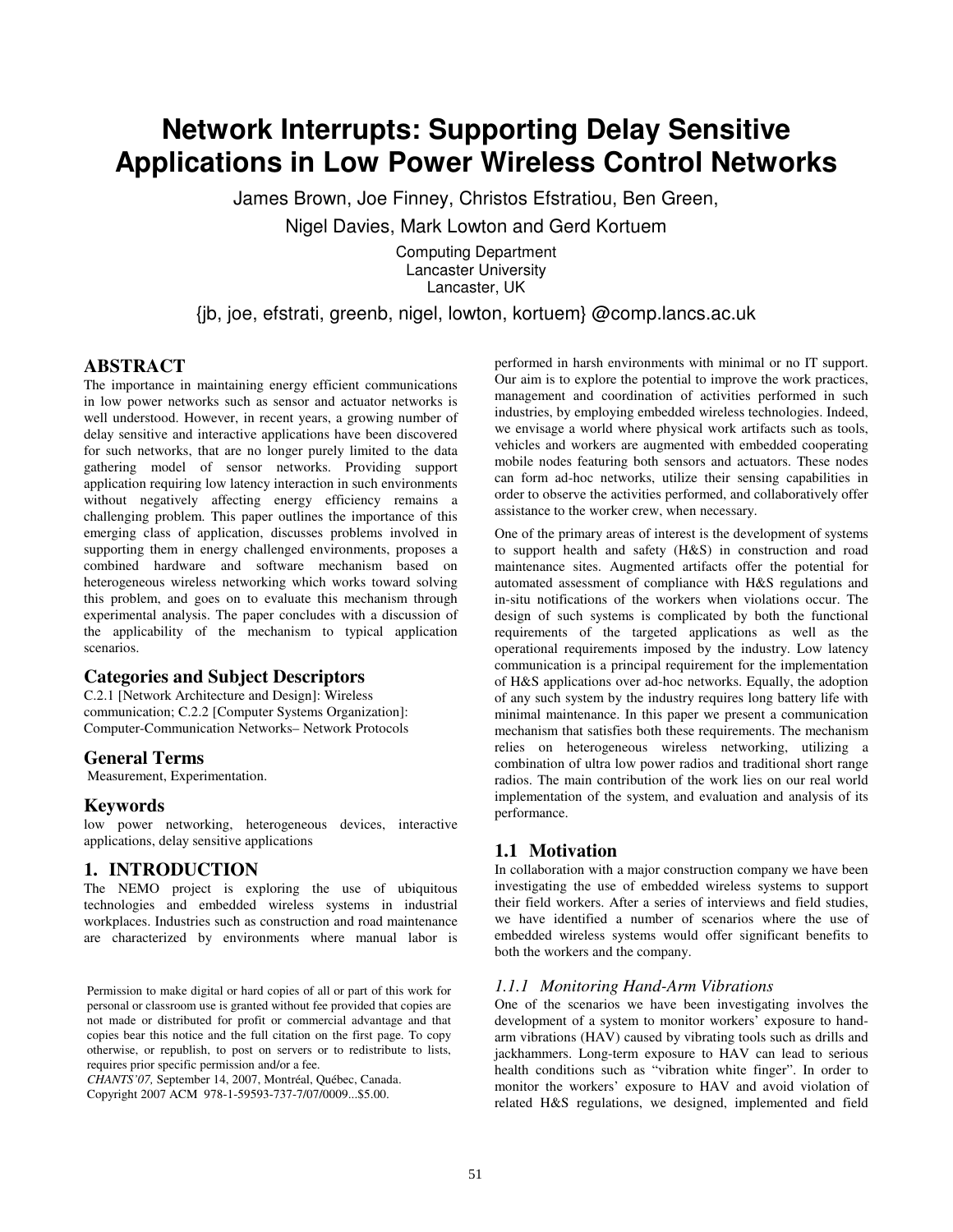tested a prototype system for monitoring HAV exposure in road maintenance sites [1].

The HAV monitoring system comprises of a collection of mobile nodes that collaborate in order to observe the usage of vibrating machinery. Tools augmented with wireless sensor nodes collaborate with wearable personal NEMO devices in an ad-hoc manner, in order to record each worker's exposure to HAV. Communication between the nodes is mainly driven by the workers' activities: when workers operate vibrating tools (e.g. drills), the tool's sensor node delivers HAV exposure events to the worker's personal device, where they are being recorded and assessed against the H&S regulations. If a worker exceeds the amount of time prescribed by the regulations, an alert is raised and a notification is presented on the screen of their personal device.

#### *1.1.2 Real-time Emergencies*

In the construction industry there are numerous situations where instant alerts are required in order to avoid accidents. Common scenarios that can lead to serious injuries or death, include vehicles backing-up, where limited visibility could lead to accidents. In the road maintenance industry in particular, one of the important causes of serious accidents is the violation of traffic management signs/indicators by by-passing cars. Augmented vehicles and equipment (e.g. signs, traffic cones) offer the potential to improve the chances of avoiding an accident in these situations. Embedded wireless sensor nodes can collaboratively asses the conditions in a particular site and raise alerts in real-time (e.g. when a traffic cone is run over by a car). Such system would require: (i) timely detection of a critical situation or a violation of safety regulations, (ii) immediate alert of the involved personnel, (iii), and immediate actions to reduce the risks or effects of an incident, when possible.

#### *1.1.3 Asset Management*

In any industry, detailed record keeping of a company's assets is an important part of their administration. In the road maintenance industry, high mobility of assets (e.g. large number of mobile maintenance crews), along with large numbers of assets that require regular maintenance (e.g. street lights, signs), makes asset management especially challenging. The employment of embedded wireless systems for asset management would comprise of assets augmented with wireless sensor nodes in order to provide location tracking and detailed usage and maintenance history of each asset. The communication patterns expected by such systems involve long periods of inactivity, as such smart artifacts (tools, equipment, etc.) often spend large periods of time in storage, and are not required to interact in these periods.

#### **1.2 Requirements**

As illustrated in the previous sections the wireless sensor nodes that are embedded into vehicles and tools are required to support the diverse communication requirements of varying application scenarios. Communication patterns can vary significantly, from very long times of inactivity, as indicated by the asset management scenario, to real-time/short-delay responses to support emergency alerts. In tool usage scenarios, such as the HAV monitoring system, communication is mainly driven by human activity, and therefore communication patterns are hard to predict.

In addition to these diverse communication patterns, the realization of such system is further complicated by a number of operational requirements imposed by the nature of the construction/road maintenance industry. Specifically, maintenance of the wireless nodes should be minimal. Considering that a company would have to deploy hundreds or thousands of nodes, any regular maintenance, including recharging of wireless nodes, would impose an unacceptable overhead. Indeed, the construction company we collaborate with would favor low cost disposable nodes that have a battery life of at least a year.

Summarizing these findings, the key communication requirements for these systems are:

- **R1.** Embedded nodes should maintain a long battery life (>1) year).
- **R2.** Nodes should be able to operate without any supporting communication infrastructure.
- **R3.** User-driven communication should maintain short delay responses (<1 sec).
- **R4.** Emergency communication should be performed with minimal delay (<100ms).
- **R5.** System should be optimized for the high variation of communication frequency: long periods of inactivity and short, unpredictable periods of low latency interaction.

#### **2. NETWORK INTERRUPTS**

#### **2.1 The need for a different approach**

The combined requirement of supporting both low power operation and short response times is highly challenging. It is widely known that the greatest energy drain for such devices is the operation of their wireless network interfaces. For example, a commonly used implementation of the IEEE 802.15.4 standard, the Chipcon CC2420 radio [2], represents the current state of the art in low power communications, and its power consumption remains over two orders of magnitude higher than that needed to support these applications for one year in the field in an always on configuration.

As such, common approaches to improving battery lifetime focus upon placing network interfaces and processors in sleep modes for a large proportion of their time, and awaking periodically to service application and communication needs. It is not at all uncommon for a deployed WSN device to remain dormant for several seconds at a time, in a 1% duty cycle (i.e. spending up to 99% of its time in a sleep mode). There are a number of issues with the use of such periodic sleep scheduling in wireless networks that are required to support applications as varied and interactive as those described earlier:

Firstly, although sleep scheduling dramatically improves energy efficiency, it does so at the cost of significant additional communication latency. Devices operating in this fashion cannot guarantee a response time better than their sleep interval. Furthermore, the latency patterns caused by sleep schedules can have undesirable effect on jitter. In the case of the interactive or emergency scenarios described previously, it is clear that such delays between nodes can be extremely prohibitive.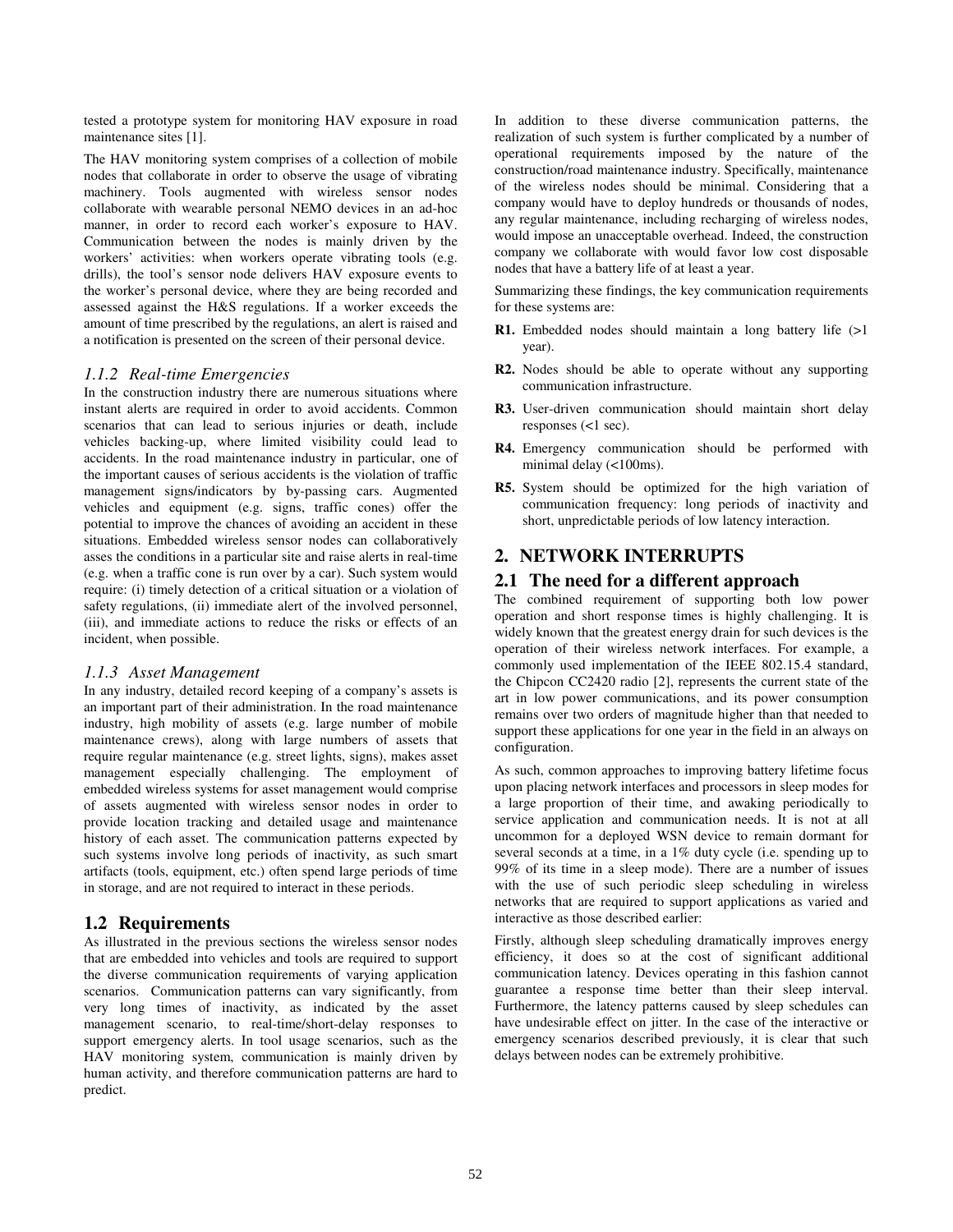

**Figure 2: System Architecture** 

Secondly, the unpredictable traffic patterns characterized by short periods of interactivity and long periods of total inactivity (i.e. during storage) make the definition of a sleep schedule problematic. Simply enforcing shorter sleep intervals to meet low latency requirements would significantly reduce energy efficiency over the lifetime of the device, likewise defining longer intervals results in the inability to respond quickly to events and suffer from the problems of clock skew between devices, thwarting the potential energy saving benefits.

Finally, the highly mobile nature of these artifacts leads to the need for low overhead device and resource discovery. It is very common for devices in such networks to form and leave networks very frequently, as tools, workers and pieces of equipment are moved around the workplace. Discovering neighbors and performing the clock synchronization required to define sleep schedules in an energy efficient way is a significant problem. Without external timing information, a node joining a network would expect to remain active for at least half of the sleep period just to discover the presence of a neighbor. In the case of the 1% duty cycle example earlier, a node would consume *at least 100 times* the energy in that discovery period than in its normal operation. This cost can become dominant in such dynamic networks.

In summary, current schemes to enable long life in energy constrained environment come at the cost of an unacceptable degree of latency and loss in dynamicity. The only real solution to supporting delay sensitive applications is to reduce the duty cycle of the devices to meet application requirements, resulting in much wasted energy caused by nodes listening to an empty channel, and thereby reducing energy efficiency beyond what is practical with today's battery technologies.

#### **2.2 Ultra low power radios**

Modern digital radios are highly sophisticated, with high bandwidth, strong channel coding, error detection, error correction and MAC mechanisms. Although highly beneficial in many situations, it is often overlooked that these features are the cause of much of the radio's power consumption. Earlier, relatively simplistic radio designs exhibit significantly reduced power characteristics, particularly at the radio receiver. Commercial implementations of such radios are now becoming commonplace. One commercial example of this is the AM-HRR18 433Mhz receiver [3] (Figure 1). This is a modern implementation of the super-regenerative radio receiver, first patented in 1922. This radio costs only a few dollars, and operates at a power consumption of 70uA – *almost three orders of* 



**Figure 1: AM-HRR18 Super Regenerative Receiver** 

*magnitude lower* than the CC2420 IEEE 802.15.4 radio, which consumes approximately 19mA.

The AM-HRR18 radio in comparison to the CC2420 is very simple; no encoding and error correction is performed by the radio, leaving such tasks to be handled by an external processor. Furthermore, the significantly lower bandwidth (a meager 4kbps in comparison to 250kbps) and the huge power-on time of this receiver (Table 1) makes it inappropriate for systems requiring either regular sleeping cycles or high bandwidth. However, due to the extremely low power consumption of such radios and the fast transmitter power-up, they can make excellent "always-on", secondary control channels for more powerful data radios, such as the CC2420 – to form a *heterogeneous MAC protocol*.

#### **2.3 The NEMO hybrid radio device**

We have designed and developed a prototype interactive sensor device for experimental research into supporting the NEMO scenarios described earlier. A key feature of this device is its split level design, based upon a hybrid high and low power processor and radio pairs arranged in a hierarchical fashion. The primary sensor system is built around a 32-bit NXP ARM7 LPC2136 [4] microcontroller and a Chipcon CC2420 802.15.4 radio. This is augmented with a low power Microchip 16f737 8-bit microcontroller and a low power AM-HRR18 433Mhz radio receiver module, coupled with a matched AM-RT5 radio transmitter (Figure 2).

The low power radio and microcontroller are always powered on in this design, and are used as a control channel for the primary radio and processor, which it can wake from sleep state via an external interrupt. Beacons can be sent at any time over the low power radio from any node to wake up the primary radio of another node in range, such that nodes only enter an active listening state when there is data to be received.

#### **2.4 Beacon Transmissions**

Care must be taken in how the beacon is transmitted. As most common RF channels are within the ISM band, heavy noise must be expected. However, there is a trade off here, since the more complex and error resilient a beacon is, the more complex the

**Table 1: Key Characteristics of Hybrid Radios**

|               | <b>Bitrate</b>             | <b>RX</b><br>current current | <b>TX</b> | Power on<br>delay  |
|---------------|----------------------------|------------------------------|-----------|--------------------|
| <b>CC2420</b> | 250 kbps   18.8mA   17.4mA |                              |           | 1.3 <sub>ms</sub>  |
| AM-HRR18      | 4 kbps                     | 70uA                         |           | 2000 <sub>ms</sub> |
| AM-RT5        | 4 kbps                     |                              | 4mA       | 10us               |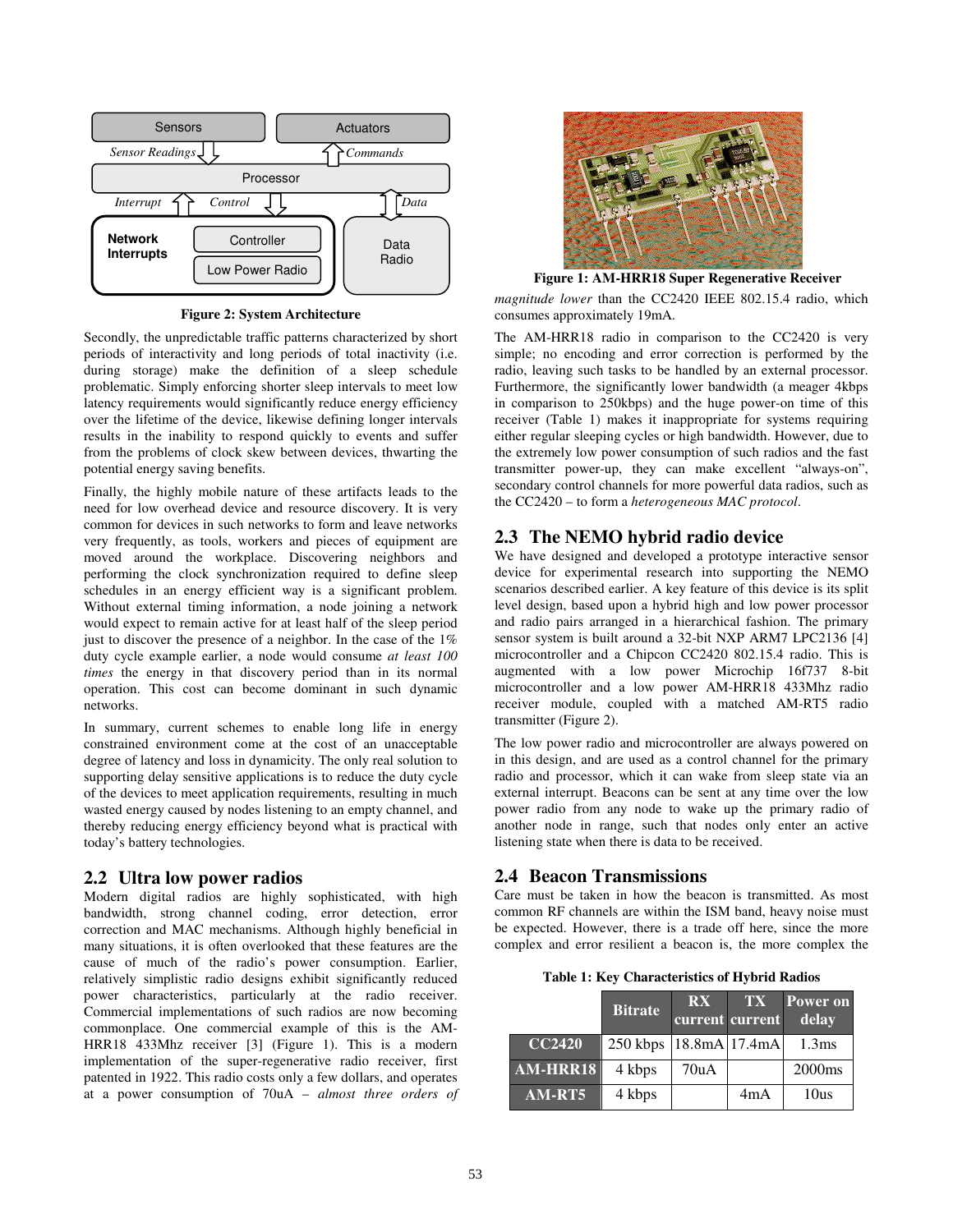

**Figure 3: Beacon Modulation** 

process of detecting that beacon becomes, thereby adding to the energy cost of transmitter and receiver processing.

In our scheme we do not employ any framing, error correction or detection mechanisms for the beacons. A beacon is encoded purely as a single pulse. This minimizes the transmission and reception complexity, processing cost and transmission delay. Our early experiments have shown a short sync pulse followed by a HI pulse length of 5ms surrounded by LO pulses of 250uS is sufficient to separate a beacon from typical background noise, as illustrated in Figure 3.

The use of such a simple scheme negates the need for DSP processing on the receiver, and can be detected by an 8 bit microcontroller operating at only 32kHz and consuming 30uA – approximately the same processing power as a digital watch. Upon detection of such a pulse, the microcontroller wakes up the main processor from its sleep state via an interrupt, just in time to receive the incoming transmission on its primary radio.

#### *2.4.1 Targeted Beaconing*

We envision scenarios where tens or even hundreds of NEMO devices will ultimately be within each other's communication range. It is therefore important to ensure that beacons do not wake up all nodes within transmission range of the transmitter, but to target specific nodes. We support targeted beaconing with minimal additional complexity by utilizing pulse width modulation (PWM). Transmitters take a six bit hash of the target node's MAC address and calculate a pulse-width of:

#### 5 + hash\_fn (MAC address) \* 0.25 ms. **Eq. 1**

This calculation yields a total wakeup delay of between 5ms and 20ms, can be easily decoded by the receiver, and can significantly reduce the number of devices unnecessarily awoken. Moreover, this PWM based scheme allows for a degree of error tolerance without the need for error control coding – e.g. a node could wakeup to a pulse which is 'close' to its hash (within a degree of tolerance), thus easing effects of radio noise. We are also investigating more robust alternatives to hashing based on local cluster based addressing.

#### *2.4.2 Collision avoidance*

For the low bitrate applications this work aims to support, we believe contention between nodes for the control channel is likely to be low, but uncontrolled access to the channel would make collisions inevitable. We utilize the always on nature of the receiver to employ a simple CSMA/CA strategy. Nodes will not initiate beacon pulses if they detect ongoing activity. We do not attempt to address issues of hidden transmitter problems, and

instead rely on higher level retransmissions to resolve these events.

#### *2.4.3 Discussion*

There are a number of benefits associated with this approach with respect to the issues described above. Firstly, there is the potential for power saving rising from the fact that receivers no longer need to periodically awaken to determine if there is data to receive. Secondly, the spontaneous nature of the beacons facilitates lower latency communications, since the low power receiver on the node would always be active. Thirdly, this approach does not suffer from the problems of clock skew, as no shared clock is needed between devices. Finally, the beaconing mechanism can be used to pre-empt service discovery phases, thus enabling low latency discovery with low energy overhead.

There are also a number of potential drawbacks to this design, the primary being the additional energy consumption, financial costs and hardware footprint associated with the secondary radio. We believe that the additional financial and spatial costs are minimal, and would be negligible if such radios were in wide spread use. To determine the energy costs and benefits, we go on to examine the accuracy and efficiency of the scheme in the next section.

#### **3. EVALUATION**

In this section, we evaluate the efficiency of using a secondary lower powered radio to provide network level interrupts for long lived control applications. We compare and contrast this system with periodic sleep schedules, the more traditional approach to achieving longevity within energy constrained environments, and investigate the relative performance of these schemes in terms of energy efficiency of receivers and transmitters, packet latency, and effects of background noise and communication range.

We choose to evaluate this approach through the use of laboratory experimentation. We believe that evaluating the system on real hardware gives us more accurate insights into how the system would perform in the field relative to an analytical or simulated study.

#### **3.1 Overview of Testbed**

The testbed used to evaluate the two approaches comprises of two prototype NEMO sensor devices (figure 4), one used for transmitting and the other for receiving. These nodes were both instrumented with ammeters capable of real-time logging of the devices' power consumption.



**Figure 4: Nemo Device**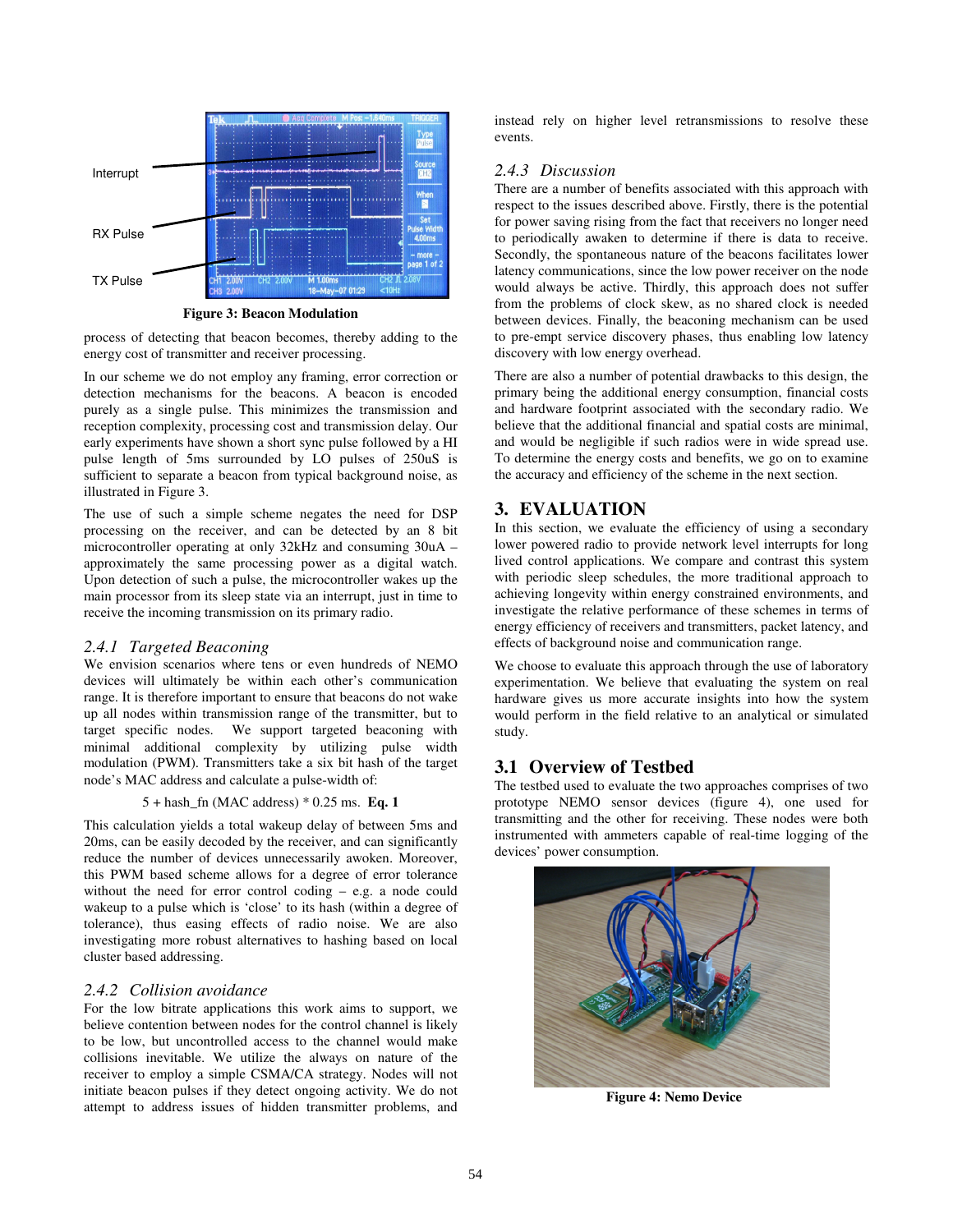We decided to isolate the main processor from any monitoring instrumentation during each of our tests. This allowed us to only measure the cost associated with the communications. As a result a more accurate set of results are obtained as the costs associated with taking, recording and conveying measurements to the data logging system are excluded from our results. Furthermore, the selection of main processor is quite diverse from system to system, so only measuring the cost of communications, we believe, makes the results more directly comparable to other systems.

A PC is used for the purpose of data logging and is connected to each node. The data log records contain detailed timing and status information such as wakeup and sleeping times, received and missed packets. With this information, it was then possible to calculate offline the following.

- **Average Response Time**. The time taken between a data packet to be generated on the transmitting node and being received on the receiving node.
- **False Negatives**. The occasions where the transmitter was active, while the receiver was sleeping, indicating a missed wakeup.
- False Positives. The occasions where the receiver awakens, but no packets were received, indicating an erroneous wake-up.

In addition to the above statistics the energy consumption of both the receiver and transmitter is also recorded. To acquire this, two Fluke 189 data logging multi-meters were used, which record the current consumption averaged over 100ms, every 100ms. All measurement recorded were time stamped using a high frequency timer to enable event correlation.

All tests were carried out in an indoor office environment. Two nodes were place on a lab bench at a distance of approximately one meter for energy consumption and latency testing. Range tests were conducted at a similar height but the distance was slowly increased to a maximum of thirty meters. The wake up radio used a ¼ length wave whip antenna vertically orientated.

#### **3.2 Energy Utilization**

To provide a fair evaluation of the network interrupt system, we compare it against a static sleep scheduling approach with a variety of duty cycles and data rates. This acts as a control for our experiment.

To perform the tests on a static scheduling system we configured the devices to sleep for a period of time then wake and communicate. The transmitter was configured to randomly generate packets at a configurable rate. All experiments used a fixed packet size of 60 bytes. Each packet was buffered until the next wake up period at which point all the packets currently stored were transmitted. The receiver was configured to wake up at each scheduled point and listen for 20ms. If a packet arrived during this time the 20ms counter was reset and the receiver continued to listen. Once the counter expired, the receiver would return to sleep until the start of the next wake up period.

It is worthy to note at this point that real world schemes based upon static scheduling approaches often implement a number of optimizations to improve energy efficiency. The radio sampling window is determined by a number of factors including radio

wake-up time, sampling time and system clock drift. All these factors can be optimized for specific architectures, as proposed by other works in the literature. Here we choose a fixed wake up window of 20ms to provide a common baseline for comparison to other systems, allowing us to compare directly to other schemes based on their 'effective' duty cycle.

To test the network interrupt mode, the transmitter was similarly configured to generate packets at a specified rate at random intervals. On the generation of a packet, the transmitter would signal the low powered radio to transmit a wake up pulse. The transmitter would then wait for a sufficient period of time for the pulse to propagate before enabling the main transmitter and sending the packet. The transmitting node repeated this for the duration of the test. The receiver system was configured to sleep until interrupted by the low power radio. On interrupt the receiver enabled its receiver and similarly waited 20 ms for the packet to arrive. After either a packet had arrived or the 20ms timer had lapse the receiver returned to sleep mode awaiting the next pulse.

Each test was configured to last 300 seconds, a sufficient amount of time to produce stable results. Both nodes were powered from the same source to provide a controlled method of clock synchronization. Nodes were reset at the start of each test simultaneously to remove errors caused by clock drift. The sleep periods used during testing on the static scheduling system where set at 0.5, 1, 2, 4, 8, 16 and 30 seconds. We believe this covers the common configurations for most WSN applications. A sleep period longer than 16-30 seconds would seriously hamper interactivity whereas one of less than 0.5 seconds would impair battery life.

We tested these configurations with a range of network loads, ranging from 1200, 1000, 800, 600, 400, 300, 200, 100, 60, 30, 15, 10 and 6 packets per minute. This produced a packet every 50ms in our heavily loaded scenario and conversely one every 10 seconds in our lightly loaded scenario. These figures are high for our application domain but we believe these would lead to the most insightful results. Our nodes used a Poisson distribution for the inter-arrival times of each packet to better emulate the interactive traffic we expect in NEMO scenarios. All 104 tests were averages over three runs to improve their accuracy.

#### *3.2.1 Receiver Energy Consumption Results*

Our first set of results examines the power consumed by the receiver system. Figure 5 summarizes these results, illustrating the



**Figure 5: Energy Consumption at Receiver**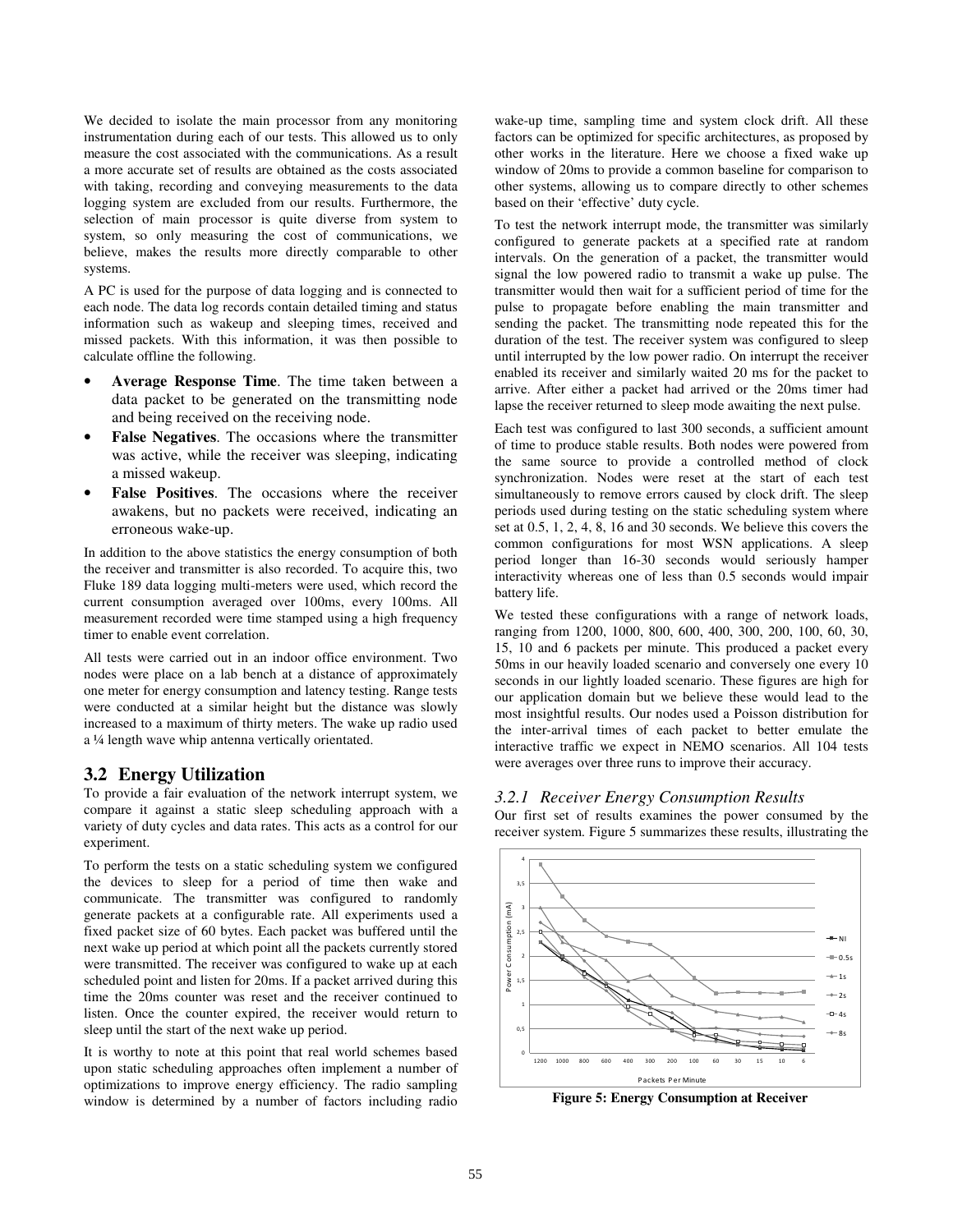relationship between power consumption (y axis) and network load (x axis) for the Network Interrupt scheme, and static scheduling schemes at sleep intervals from 0.5s to 8s.

We can see the results for the static scheduling mode are stacked based on wake up frequency. Although the actual power consumed for receiving N packets in any interval should remain constant regardless of duty cycle, other factors affect total consumption. The main influencing factor is the increase in receiver idling time as wakeup frequency increases, i.e. when the receiver wakes periodically, but there are no packets to be delivered.

The results for the network interrupt scheme show a different profile to that of static scheduling, with an rx energy consumption comparable to a static scheduling scheme with a sleep period of four seconds at loads of 100 packets per second. At reduced loads the schemes performance improves, exhibiting energy consumption comparable or better to an eight second duty cycle at 30 packets per second or less.

#### *3.2.2 Transmitter Energy Consumption Results*

In terms of transmission power, figure 6 summarizes the result. We can see the results for the static scheduling systems mirrors that of the receiver - stacked by wake up frequency due to the additional power consumed in initializing the radio more often at higher frequencies.

The results for the network interrupt scheme follow the same trend as the static scheduling system, but at a slightly higher consumption. This is due to the use of the additional radio, and the power consumed during the initialization of the main radio each packet, rather than once at the end of each duty cycle. We note that the static scheduling results are stacked by wake up frequency, but also contain some outlying points. These we believe can be accounted to the Poisson random number generator, generating slightly different distributions of packets across each of our tests. The results show that it is approximately 1mA more expensive to use the wake up system at higher loads. However at the more realistic loads of less than 100 packets per minute the cost is approximately 100-200uA greater than that of the static system.



**Figure 6: Energy Consumption at Transmitter** 

#### *3.2.3 Packet Latency Results*

Further results examine the scheme's response time, which we define as the time it takes for a packet once generated to be transmitted from source to destination. For the static system we expect the average response time to be half of the sleep schedule (the Expectation). The response time of the network interrupt system should be constant as this is the pulse time, which is constant, plus the time to send the packet which should also be constants as channel will be clear during our tests. Figure 7, presents the response time of the wake up system in comparison to half, one and two second sleep cycles. As we expected the response time of the static system is half the sleep period, however this does rise a little as network load drops. We attribute this to the fact that nodes spend more time awake under heavy network load, so packets generated at the start of a sleep window are only queued momentarily before transmission as the node has yet to sleep. The results for the network interrupt scheme showed an inverse reaction to load in comparison to static schedules. At moderate load levels of 400 and less the response time is constant at 15ms, however this rises to 19ms as our highest tested load of 2400 packets per minute. This is caused by packets being generated and queued whilst previous packets are still being sent.

These results have shown that the power consumption is comparable to duty cycling as the power consumed by the additional radio is offset by spending less time idling at the lower loads we would expect to see in the real conditions. However, the response time offered is many orders of magnitude lower than duty cycling.



**interrupt scheme at varying network loads.** 

#### *3.2.4 Detection Accuracy and Noise*

It would not be unreasonable to assume the lack of error control in our beacon mechanism could lead to a number of false positives and false negatives in the detection of beacons. During all our tests, we used timestamp comparisons to detect and record such erroneous events. Furthermore, to make our tests more realistic, we made no effort to clear the 433 MHz ISM channel (which was found to contain traffic from other users). In addition, we adopted a pessimistic view of the results, where all false negatives were attributed to the wake up radio and not from the data radio. We noted that over all the undertaken tests (24125 transmitted packets) we observed a total of 8 false positives and 7 false negatives. We feel this is a relatively small proportion of packets,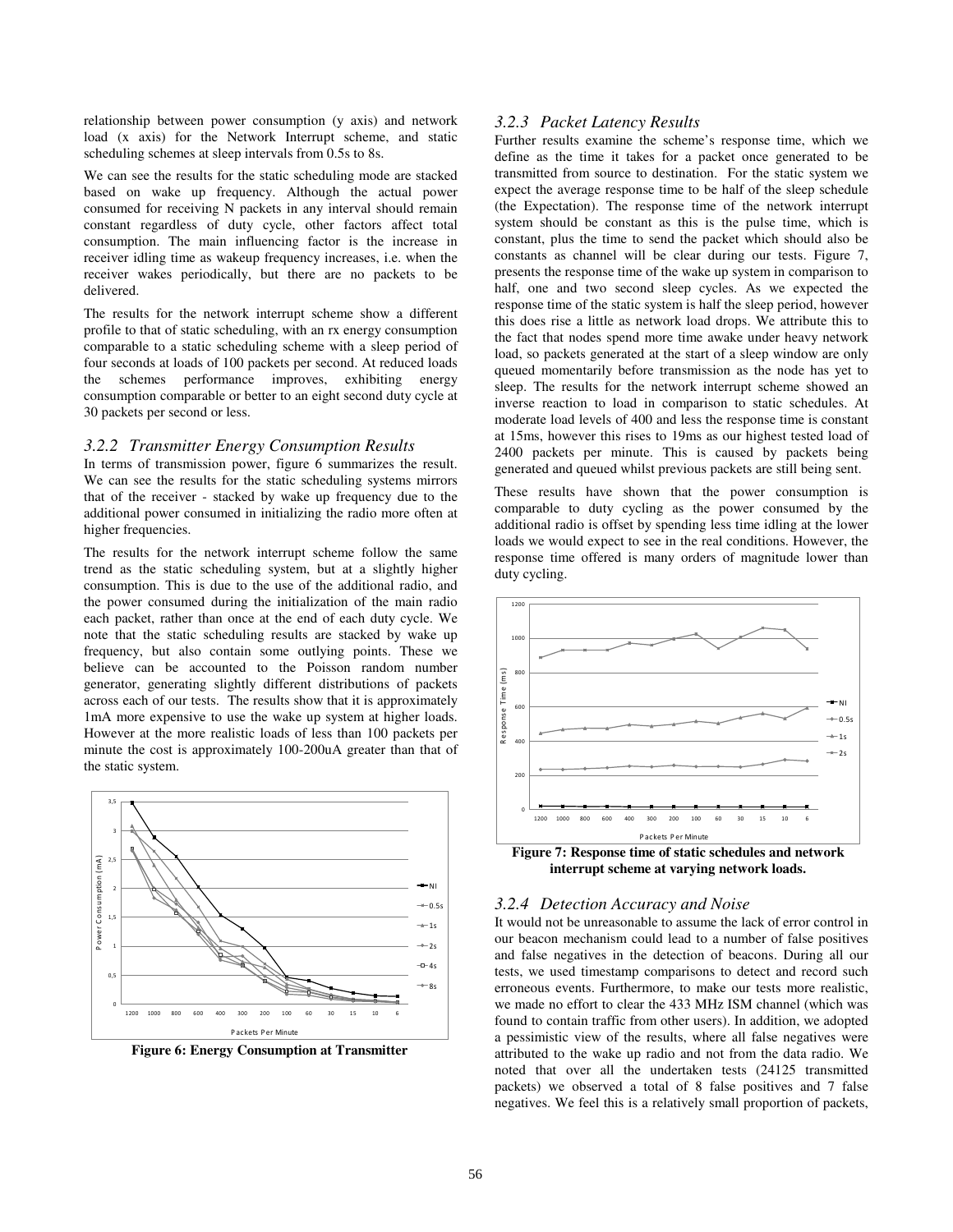for all the potential benefits. Neither a false positive nor negative would typically cause a major failure. False positives result only in unnecessary wake up of a device wasting energy, whereas a false negative would result in higher layer retransmissions and therefore increased latency. No systematic patterns were discovered in these results.

#### *3.2.5 Transmission Range Tests*

A number of experiments were also undertaken to determine the effect of transmission range on beacon reception accuracy. We performed six trials at ranges from 5m to 30m. Each test ran for one minute and contained 600 beacons during each test. During these tests, the number of accurately detected wake events on the receiver was recorded. We found that no beacons were lost up to this range in any of our tests, nor were any false positives noted, despite the low power nature of the transmitter and receiver.

One further aspect of concern is matching the transmission range of the two radios. However, our experiences bring us to believe that such concerns could be engineered out. Firstly, modern radios (such as the 802.15.4 radios used in these experiments) often permit the setting of transmission output power in software, and as such can be configured to reduce its transmission range to match that of the wake-up radio. Furthermore, we believe the range of the data radio does not necessarily need to exactly match that of the wake-up radio. Ensuring the wake-up radio has at least the same or longer transmission range than that of the data radio will guarantee a node in data communications range can be interrupted and awoken. It is not vital to prevent all false positives. This is a view shared by other works in the literature, for example, IEEE 802.11 operates in a similar way. Although only a single radio is used, control traffic (e.g. RTS/CTS frames) is sent at a lower transmission rate, to improve signal recovery at the receiver, effectively increasing the transmission range of 802.11 control frames, over that of data frames.

#### **4. RELATED WORK**

To our knowledge, the work presented in this paper is the first implementation of a hybrid wireless communication system, utilizing ultra-low power radios in order to achieve the requirements of low power and low latency communication. However, the concept of utilizing ultra-low power radios as a wakeup control channel for higher power communications channels has attracted significant interest from the research community in recent years, particularly in the field of wireless sensor networks.

The concept was first discussed at the pioneering work at UC Berkeley as part of the now completed Picoradio project [5][6][7][8]. Results from simulation based analyses highlighted that systems based on this concept could experience significant benefits over schemes based on synchronized schedules alone. This work also alludes to the possibility of wakeup radios operating at a power consumption of 1uW or less.

More recently, Stankovic et al have published results of real world analyses documenting the feasibility of wake-up channels that are totally unpowered at the receiver [9]. Based upon similar concepts to passive RFID technology, this approach has been shown to provide up to 70% gains in energy efficiency over synchronized schedules in common WSN scenarios. The RF energy scavenging approach taken by the receiver was demonstrated to operate at up to 10ft, and simulations of more advanced design which accumulate received RF energy over time, predict ranges of up to 100ft with latencies of 55ms. However, this cumulative nature may lead to a greater number of false positives.

Nogueira et al [10] published a system based on modulated backscatter technology. This allowed a device with a passive transmitter to alter the signal amplitude of a carrier wave between two other devices to convey data. They also described a promising RF wake-up circuitry with a running cost of only 12uA. However, their system only had a maximum range of five meters.

The STEM project also advocates the use of multiple radios where possible to facilitate wake-up channels in sensor networks, and its analysis and simulations indicate potential gains of up to two orders of magnitude over existing WSN approaches [11].

Other similar work has been carried out by the mobile computing community. Shih et al as part of the Wake On Wireless project demonstrated through extensive real-world studies the benefits of augmenting 802.11b wireless LAN networks with a relatively low power wake-up radio channel [12]. In these experiments, an 8mW radio transceiver was used in a 10:1 duty cycle allowing the device to operate for 115% longer than that of an unmodified device in typical office environments, with an additional latency of 200ms over 802.11b's existing power saving mechanisms.

Similarly, research at Intel and UCLA suggests that mobile devices equipped multiple radios such as 802.11b, Bluetooth and a CC1000 can be orchestrated to form a hierarchy of control channels for use in synchronization and discovery [13]. Experimental results indicate energy savings of up to 40x can be achieved in certain scenarios, but at the cost of significant additional latency.

Finally, there has also been much research effort placed into attempting to minimize energy consumption of sensor networks through optimized routing protocols and algorithms for synchronized sleeping schedules, though a detailed treatment of this research is beyond the scope of this paper [14][15].

#### **5. CONCLUSIONS**

Recently a new breed of interactive delay sensitive applications have emerged for energy constrained devices. This paper has argued why the traditional approach of sleep scheduling with long sleep cycles is not a suitable communication mechanism for such classes of applications, for reasons of high latency, high jitter communication, problems of resource discovery and synchronization problems caused clock skew.

We have also presented and evaluated a hybrid radio solution to support such applications that utilizes a low power radio to transmit addressable interrupts to other devices when communications with a higher power radio is desired. Our results have shown that although there is an additional cost of a secondary radio, the system was shown to be comparable with an 8 second wake up cycle followed by a 20ms active period, equivalent to a *0.25% duty cycle*. These results have also shown that this scheme is not highly susceptible to interference of a congested channel, and that low power radios have comparable transmission ranges to modern higher power radios, despite being three orders of magnitude more efficient on the radio receiver. Furthermore, it has also been shown through practical implementation that this scheme is highly practical, and can be